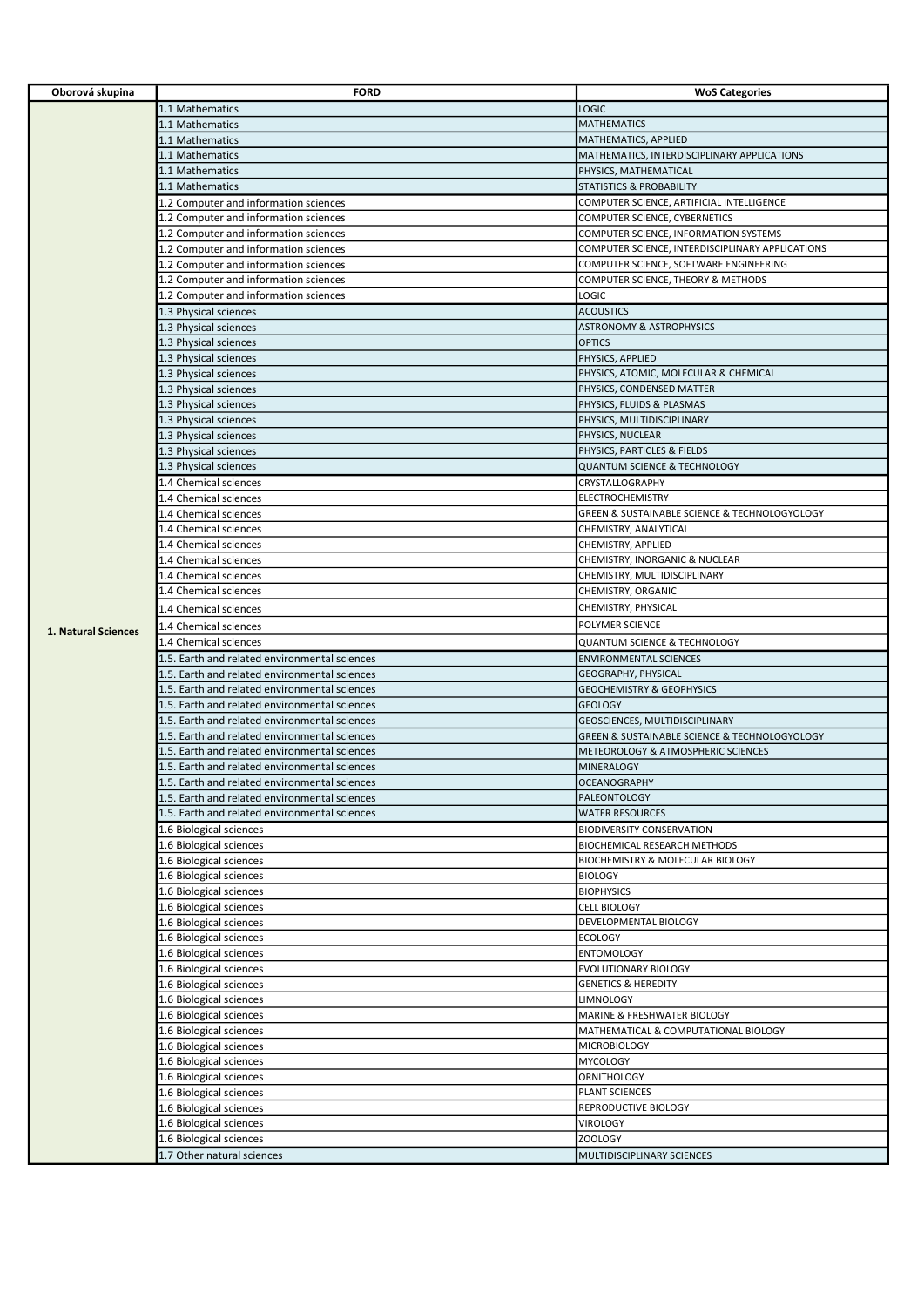|                    | 2.1 Civil engineering                                                       | CONSTRUCTION & BUILDING TECHNOLOGY              |
|--------------------|-----------------------------------------------------------------------------|-------------------------------------------------|
|                    | 2.1 Civil engineering                                                       | ENGINEERING, CIVIL                              |
|                    | 2.1 Civil engineering                                                       | <b>TRANSPORTATION SCIENCE &amp; TECHNOLOGY</b>  |
|                    | 2.10 Nano-technology                                                        | NANOSCIENCE & NANOTECHNOLOGY                    |
|                    | 2.11 Other engineering and technologies                                     | ENGINEERING, INDUSTRIAL                         |
|                    | 2.11 Other engineering and technologies                                     | ENGINEERING, MANUFACTURING                      |
|                    | 2.11 Other engineering and technologies                                     | ENGINEERING, MULTIDISCIPLINARY                  |
|                    | 2.11 Other engineering and technologies                                     | FOOD SCIENCE & TECHNOLOGY                       |
|                    | 2.11 Other engineering and technologies                                     | IMAGING SCIENCE & PHOTOGRAPHIC TECHNOLOGY       |
|                    | 2.11 Other engineering and technologies                                     | INSTRUMENTS & INSTRUMENTATION                   |
|                    | 2.11 Other engineering and technologies                                     | <b>MICROSCOPY</b>                               |
|                    | 2.11 Other engineering and technologies                                     | SPECTROSCOPY                                    |
|                    | 2.11 Other engineering and technologies                                     | <b>QUANTUM SCIENCE &amp; TECHNOLOGY</b>         |
|                    | 2.2 Electrical engineering, Electronic engineering, Information engineering | <b>AUTOMATION &amp; CONTROL SYSTEMS</b>         |
|                    | 2.2 Electrical engineering, Electronic engineering, Information engineering | COMPUTER SCIENCE, HARDWARE & ARCHITECTURE       |
|                    | 2.2 Electrical engineering, Electronic engineering, Information engineering | ENGINEERING, ELECTRICAL & ELECTRONIC            |
|                    | 2.2 Electrical engineering, Electronic engineering, Information engineering | <b>ROBOTICS</b>                                 |
|                    | 2.2 Electrical engineering, Electronic engineering, Information engineering | TELECOMMUNICATIONS                              |
|                    | 2.2 Electrical engineering, Electronic engineering, Information engineering | <b>QUANTUM SCIENCE &amp; TECHNOLOGY</b>         |
|                    | 2.3 Mechanical engineering                                                  | ENGINEERING, AEROSPACE                          |
|                    | 2.3 Mechanical engineering                                                  | ENGINEERING, MECHANICAL                         |
|                    | 2.3 Mechanical engineering                                                  | <b>MECHANICS</b>                                |
| 2. Engineering and | 2.3 Mechanical engineering                                                  | NUCLEAR SCIENCE & TECHNOLOGY                    |
| <b>Technology</b>  | 2.3 Mechanical engineering                                                  | <b>THERMODYNAMICS</b>                           |
|                    | 2.4 Chemical engineering                                                    | ENGINEERING, CHEMICAL                           |
|                    | 2.5 Materials engineering                                                   | MATERIALS SCIENCE, CERAMICS                     |
|                    | 2.5 Materials engineering                                                   | MATERIALS SCIENCE, COATINGS & FILMS             |
|                    | 2.5 Materials engineering                                                   | MATERIALS SCIENCE, COMPOSITES                   |
|                    | 2.5 Materials engineering                                                   | MATERIALS SCIENCE, CHARACTERIZATION & TESTING   |
|                    | 2.5 Materials engineering                                                   | MATERIALS SCIENCE, MULTIDISCIPLINARY            |
|                    | 2.5 Materials engineering                                                   | MATERIALS SCIENCE, PAPER & WOOD                 |
|                    | 2.5 Materials engineering                                                   | MATERIALS SCIENCE, TEXTILES                     |
|                    | 2.5 Materials engineering                                                   | METALLURGY & METALLURGICAL ENGINEERING          |
|                    | 2.6 Medical engineering                                                     | <b>CELL &amp; TISSUE ENGINEERING</b>            |
|                    | 2.6 Medical engineering                                                     | ENGINEERING, BIOMEDICAL                         |
|                    | 2.6 Medical engineering                                                     | MEDICAL LABORATORY TECHNOLOGY                   |
|                    | 2.7 Environmental engineering                                               | <b>ENERGY &amp; FUELS</b>                       |
|                    | 2.7 Environmental engineering                                               | ENGINEERING, ENVIRONMENTAL                      |
|                    | 2.7 Environmental engineering                                               | ENGINEERING, GEOLOGICAL                         |
|                    | 2.7 Environmental engineering                                               | ENGINEERING, MARINE                             |
|                    | 2.7 Environmental engineering                                               | ENGINEERING, OCEAN                              |
|                    | 2.7 Environmental engineering                                               | ENGINEERING, PETROLEUM                          |
|                    | 2.7 Environmental engineering                                               | GREEN & SUSTAINABLE SCIENCE & TECHNOLOGYOLOGY   |
|                    | 2.7 Environmental engineering                                               | MINING & MINERAL PROCESSING                     |
|                    | 2.7 Environmental engineering                                               | <b>REMOTE SENSING</b>                           |
|                    | 2.8 Environmental biotechnology                                             | <b>BIOTECHNOLOGY &amp; APPLIED MICROBIOLOGY</b> |
|                    | 2.9 Industrial biotechnology                                                | MATERIALS SCIENCE, BIOMATERIALS                 |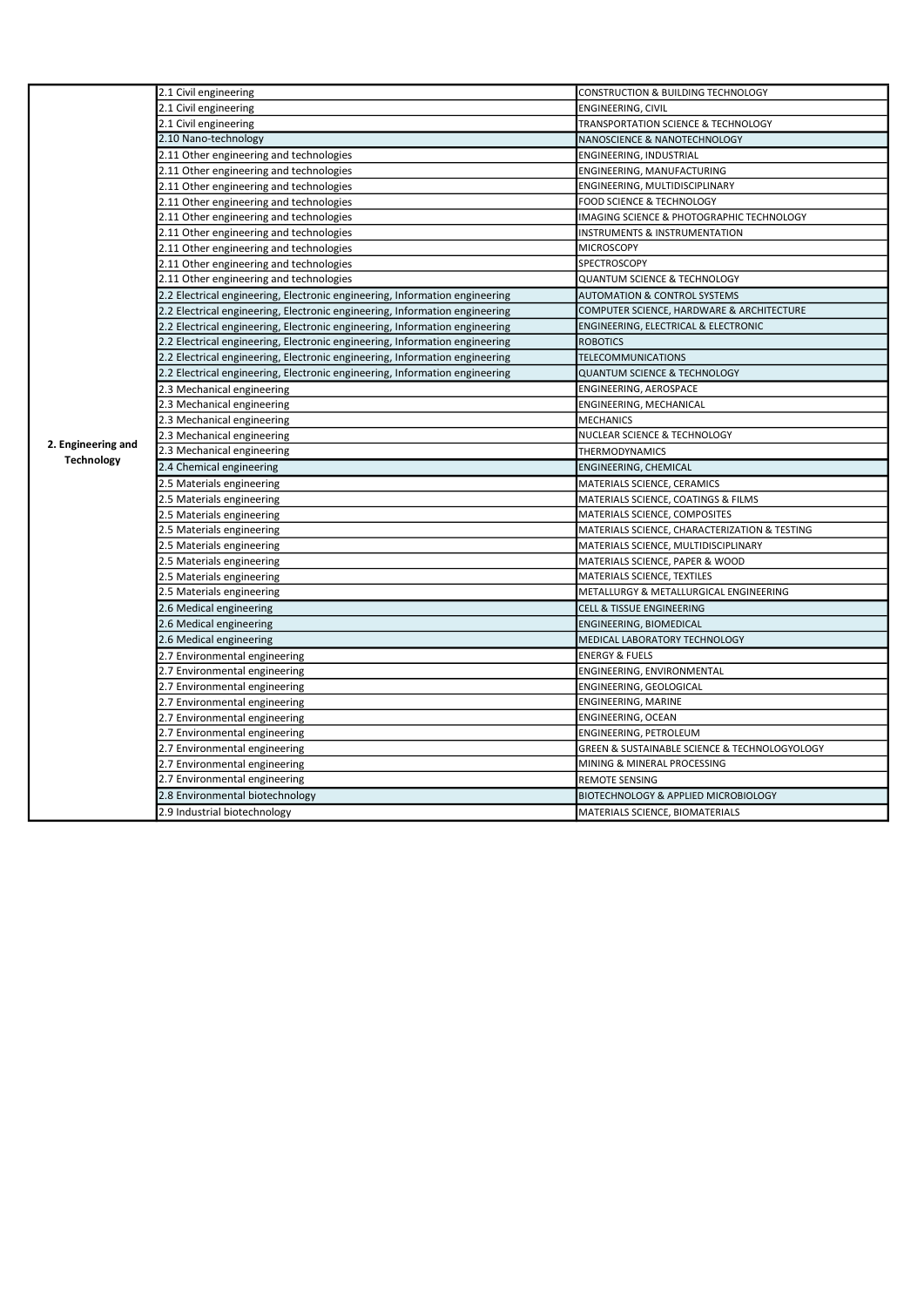|                       | 3.1 Basic medicine                                                 | <b>ANATOMY &amp; MORPHOLOGY</b>                       |
|-----------------------|--------------------------------------------------------------------|-------------------------------------------------------|
|                       | 3.1 Basic medicine                                                 | CHEMISTRY, MEDICINAL                                  |
|                       | 3.1 Basic medicine                                                 | <b>IMMUNOLOGY</b>                                     |
|                       | 3.1 Basic medicine                                                 | MEDICINE, RESEARCH & EXPERIMENTAL                     |
|                       | 3.1 Basic medicine                                                 | <b>NEUROSCIENCES</b>                                  |
|                       | 3.1 Basic medicine                                                 | <b>PATHOLOGY</b>                                      |
|                       | 3.1 Basic medicine                                                 | PHARMACOLOGY & PHARMACY                               |
|                       | 3.1 Basic medicine                                                 | <b>PHYSIOLOGY</b>                                     |
|                       | 3.1 Basic medicine                                                 | PSYCHOLOGY, CLINICAL                                  |
|                       | 3.1 Basic medicine                                                 | TOXICOLOGY                                            |
|                       | 3.2 Clinical medicine                                              | ALLERGY                                               |
|                       | 3.2 Clinical medicine                                              | ANDROLOGY                                             |
|                       | 3.2 Clinical medicine                                              | ANESTHESIOLOGY                                        |
|                       | 3.2 Clinical medicine                                              | AUDIOLOGY & SPEECH-LANGUAGE PATHOLOGY                 |
|                       | 3.2 Clinical medicine                                              | CARDIAC & CARDIOVASCULAR SYSTEMS                      |
|                       | 3.2 Clinical medicine                                              | <b>CLINICAL NEUROLOGY</b>                             |
|                       | 3.2 Clinical medicine                                              | CRITICAL CARE MEDICINE                                |
|                       | 3.2 Clinical medicine                                              | DENTISTRY, ORAL SURGERY & MEDICINE                    |
|                       | 3.2 Clinical medicine                                              | DERMATOLOGY                                           |
|                       | 3.2 Clinical medicine                                              | <b>EMERGENCY MEDICINE</b>                             |
|                       | 3.2 Clinical medicine                                              | ENDOCRINOLOGY & METABOLISM                            |
|                       | 3.2 Clinical medicine                                              | GASTROENTEROLOGY & HEPATOLOGY                         |
|                       | 3.2 Clinical medicine                                              | <b>GERIATRICS &amp; GERONTOLOGY</b>                   |
|                       | 3.2 Clinical medicine                                              | <b>GERONTOLOGY</b>                                    |
|                       | 3.2 Clinical medicine                                              | HEMATOLOGY                                            |
|                       | 3.2 Clinical medicine                                              | INTEGRATIVE & COMPLEMENTARY MEDICINE                  |
|                       | 3.2 Clinical medicine                                              | MEDICINE, GENERAL & INTERNAL                          |
|                       | 3.2 Clinical medicine                                              | NEUROIMAGING                                          |
|                       | 3.2 Clinical medicine                                              | OBSTETRICS & GYNECOLOGY                               |
| 3. Medical and Health | 3.2 Clinical medicine                                              | ONCOLOGY                                              |
| <b>Sciences</b>       | 3.2 Clinical medicine                                              | OPHTHALMOLOGY                                         |
|                       | 3.2 Clinical medicine                                              | <b>ORTHOPEDICS</b>                                    |
|                       | 3.2 Clinical medicine                                              | <b>OTORHINOLARYNGOLOGY</b>                            |
|                       | 3.2 Clinical medicine                                              | PEDIATRICS                                            |
|                       | 3.2 Clinical medicine                                              | PERIPHERAL VASCULAR DISEASE                           |
|                       | 3.2 Clinical medicine                                              | PSYCHIATRY                                            |
|                       | 3.2 Clinical medicine                                              | RADIOLOGY, NUCLEAR MEDICINE & MEDICAL IMAGING         |
|                       | 3.2 Clinical medicine                                              | RESPIRATORY SYSTEM                                    |
|                       | 3.2 Clinical medicine                                              | <b>RHEUMATOLOGY</b>                                   |
|                       | 3.2 Clinical medicine                                              | SURGERY                                               |
|                       | 3.2 Clinical medicine                                              | TRANSPLANTATION                                       |
|                       | 3.2 Clinical medicine                                              | <b>UROLOGY &amp; NEPHROLOGY</b>                       |
|                       |                                                                    |                                                       |
|                       | 3.3 Health sciences                                                | HEALTH CARE SCIENCES & SERVICES                       |
|                       | 3.3 Health sciences                                                | <b>HEALTH POLICY &amp; SERVICES</b>                   |
|                       | 3.3 Health sciences                                                | <b>INFECTIOUS DISEASES</b>                            |
|                       | 3.3 Health sciences                                                | <b>MEDICAL ETHICS</b>                                 |
|                       | 3.3 Health sciences                                                | <b>MEDICAL INFORMATICS</b>                            |
|                       | 3.3 Health sciences                                                | MEDICINE, LEGAL                                       |
|                       | 3.3 Health sciences                                                | <b>NURSING</b>                                        |
|                       | 3.3 Health sciences                                                | <b>NUTRITION &amp; DIETETICS</b>                      |
|                       | 3.3 Health sciences                                                | PARASITOLOGY                                          |
|                       | 3.3 Health sciences                                                | PRIMARY HEALTH CARE                                   |
|                       | 3.3 Health sciences                                                | PSYCHOLOGY, PSYCHOANALYSIS                            |
|                       | 3.3 Health sciences                                                | PUBLIC, ENVIRONMENTAL & OCCUPATIONAL HEALTH           |
|                       | 3.3 Health sciences                                                | REHABILITATION                                        |
|                       | 3.3 Health sciences                                                | SOCIAL SCIENCES, BIOMEDICAL                           |
|                       | 3.3 Health sciences                                                | <b>SPORT SCIENCES</b>                                 |
|                       | 3.3 Health sciences                                                | <b>SUBSTANCE ABUSE</b>                                |
|                       | 3.3 Health sciences                                                | TROPICAL MEDICINE                                     |
|                       | 4.1 Agriculture, Forestry, and Fisheries                           | AGRICULTURE, MULTIDISCIPLINARY                        |
|                       | 4.1 Agriculture, Forestry, and Fisheries                           | AGRONOMY                                              |
|                       | 4.1 Agriculture, Forestry, and Fisheries                           | <b>FISHERIES</b>                                      |
|                       | 4.1 Agriculture, Forestry, and Fisheries                           | <b>FORESTRY</b>                                       |
| 4. Agricultural and   | 4.1 Agriculture, Forestry, and Fisheries                           | HORTICULTURE                                          |
| veterinary sciences   | 4.1 Agriculture, Forestry, and Fisheries                           | SOIL SCIENCE                                          |
|                       | 4.2 Animal and Dairy science                                       | AGRICULTURE, DAIRY & ANIMAL SCIENCE                   |
|                       | 4.3 Veterinary science                                             | VETERINARY SCIENCES                                   |
|                       | 4.5 Other agricultural sciences                                    | AGRICULTURAL ECONOMICS & POLICY                       |
|                       | 4.5 Other agricultural sciences<br>4.5 Other agricultural sciences | AGRICULTURAL ENGINEERING<br>FOOD SCIENCE & TECHNOLOGY |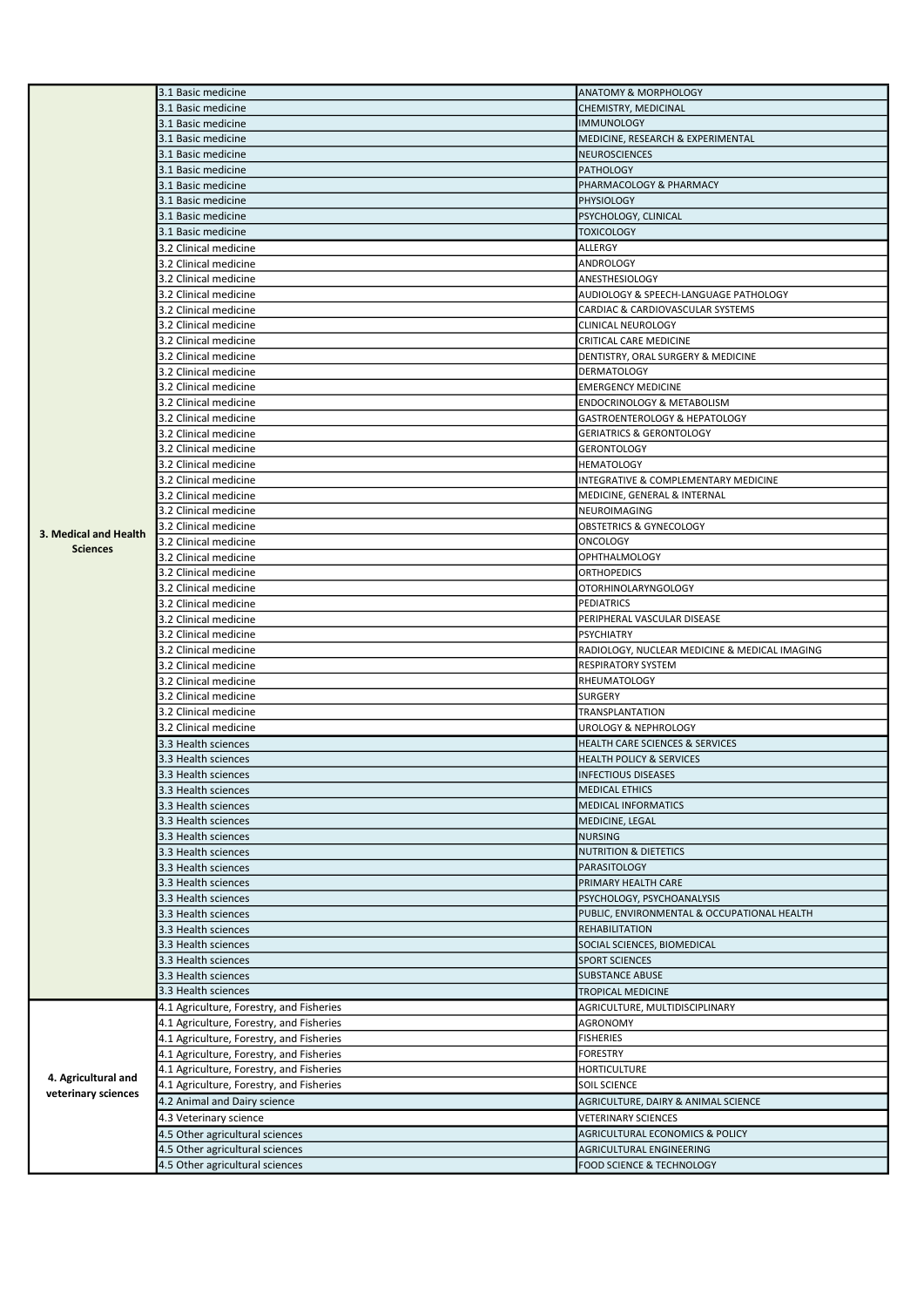|                           | 5.1 Psychology and cognitive sciences | <b>BEHAVIORAL SCIENCES</b>                       |
|---------------------------|---------------------------------------|--------------------------------------------------|
|                           | 5.1 Psychology and cognitive sciences | <b>ERGONOMICS</b>                                |
|                           | 5.1 Psychology and cognitive sciences | <b>PSYCHOLOGY</b>                                |
|                           | 5.1 Psychology and cognitive sciences | PSYCHOLOGY, APPLIED                              |
|                           | 5.1 Psychology and cognitive sciences | PSYCHOLOGY, BIOLOGICAL                           |
|                           | 5.1 Psychology and cognitive sciences | PSYCHOLOGY, DEVELOPMENTAL                        |
|                           | 5.1 Psychology and cognitive sciences | PSYCHOLOGY, EDUCATIONAL                          |
|                           | 5.1 Psychology and cognitive sciences | PSYCHOLOGY, EXPERIMENTAL                         |
|                           | 5.1 Psychology and cognitive sciences | PSYCHOLOGY, MATHEMATICAL                         |
|                           | 5.1 Psychology and cognitive sciences | PSYCHOLOGY, MULTIDISCIPLINARY                    |
|                           | 5.1 Psychology and cognitive sciences | PSYCHOLOGY, SOCIAL                               |
|                           | 5.2 Economics and Business            | <b>BUSINESS</b>                                  |
|                           | 5.2 Economics and Business            | <b>BUSINESS, FINANCE</b>                         |
|                           | 5.2 Economics and Business            | <b>ECONOMICS</b>                                 |
|                           | 5.2 Economics and Business            | <b>INDUSTRIAL RELATIONS &amp; LABOR</b>          |
|                           | 5.2 Economics and Business            | MANAGEMENT                                       |
|                           | 5.2 Economics and Business            | OPERATIONS RESEARCH & MANAGEMENT SCIENCE         |
|                           | 5.3 Education                         | EDUCATION & EDUCATIONAL RESEARCH                 |
|                           | 5.3 Education                         | EDUCATION, SCIENTIFIC DISCIPLINES                |
|                           | 5.3 Education                         | EDUCATION, SPECIAL                               |
|                           | 5.4 Sociology                         | <b>ANTHROPOLOGY</b>                              |
|                           | 5.4 Sociology                         | <b>DEMOGRAPHY</b>                                |
|                           | 5.4 Sociology                         | <b>ETHNIC STUDIES</b>                            |
| <b>5. Social Sciences</b> | 5.4 Sociology                         | <b>FAMILY STUDIES</b>                            |
|                           | 5.4 Sociology                         | <b>SOCIAL ISSUES</b>                             |
|                           | 5.4 Sociology                         | SOCIAL SCIENCES, MATHEMATICAL METHODS            |
|                           | 5.4 Sociology                         | <b>SOCIAL WORK</b>                               |
|                           | 5.4 Sociology                         | <b>SOCIOLOGY</b>                                 |
|                           | 5.4 Sociology                         | <b>WOMEN'S STUDIES</b>                           |
|                           | 5.5 Law                               | CRIMINOLOGY & PENOLOGY                           |
|                           | 5.5 Law                               | LAW                                              |
|                           | 5.6 Political science                 | <b>INTERNATIONAL RELATIONS</b>                   |
|                           | 5.6 Political science                 | POLITICAL SCIENCE                                |
|                           | 5.6 Political science                 | PUBLIC ADMINISTRATION                            |
|                           | 5.7 Social and economic geography     | <b>AREA STUDIES</b>                              |
|                           | 5.7 Social and economic geography     | <b>ENVIRONMENTAL STUDIES</b>                     |
|                           | 5.7 Social and economic geography     | <b>GEOGRAPHY</b>                                 |
|                           | 5.7 Social and economic geography     | REGIONAL & URBAN PLANNING                        |
|                           | 5.7 Social and economic geography     | <b>DEVELOPMENT STUDIES</b>                       |
|                           | 5.7 Social and economic geography     | TRANSPORTATION                                   |
|                           | 5.7 Social and economic geography     | <b>URBAN STUDIES</b>                             |
|                           | 5.8 Media and communications          | <b>COMMUNICATION</b>                             |
|                           | 5.8 Media and communications          | <b>INFORMATION SCIENCE &amp; LIBRARY SCIENCE</b> |
|                           | 5.9 Other social sciences             | <b>ASIAN STUDIES</b>                             |
|                           | 5.9 Other social sciences             | <b>CULTURAL STUDIES</b>                          |
|                           | 5.9 Other social sciences             | HOSPITALITY, LEISURE, SPORT & TOURISM            |
|                           | 5.9 Other social sciences             | SOCIAL SCIENCES, INTERDISCIPLINARY               |